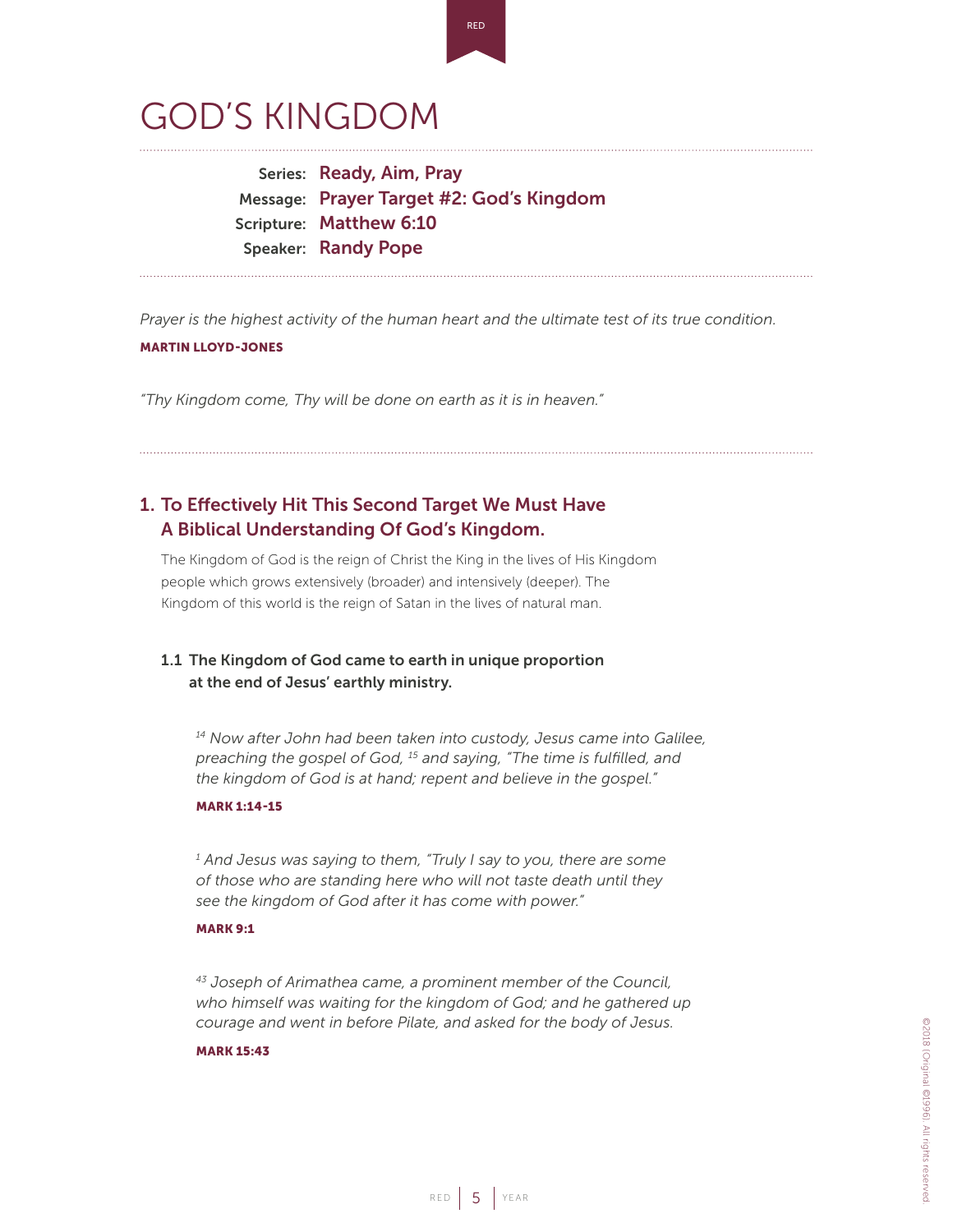*17 The seventy returned with joy, saying, "Lord, even the demons are subject to us in Your name." 18 And He said to them, "I was watching Satan fall from heaven like lightning.*

#### LUKE 10:17-18

*31 "Now judgment is upon this world; now the ruler of this world will be cast out.*

#### JOHN 12:31

*1 And a great sign appeared in heaven: a woman clothed with the sun, with the moon under her feet, and on her head a crown of twelve stars. 2 She was pregnant and was crying out in birth pains and the agony of giving birth. 3 And another sign appeared in heaven: behold, a great red dragon, with seven heads and ten horns, and on his heads seven diadems. 4 His tail swept down a third of the stars of heaven and cast them to the earth. And the dragon stood before the woman who was about to give birth, so that when she bore her child he might devour it. 5 She gave birth to a male child, one who is to rule all the nations with a rod of iron, but her child was caught up to God and to his throne, 6 and the woman fled into the wilderness, where she has a place prepared by God, in which she is to be nourished for 1,260 days.*

#### REVELATION 12:1-6 (ESV)

*7 Now war arose in heaven, Michael and his angels fighting against the dragon. And the dragon and his angels fought back, 8 but he was defeated, and there was no longer any place for them in heaven. 9 And the great dragon was thrown down, that ancient serpent, who is called the devil and Satan, the deceiver of the whole world he was thrown down to the earth, and his angels were thrown down with him. 10 And I heard a loud voice in heaven, saying, "Now the salvation and the power and the kingdom of our God and the authority of his Christ have come, for the accuser of our brothers has been thrown down, who accuses them day and night before our*  God.<sup>11</sup> And they have conquered him by the blood of the Lamb and by the word of *their testimony, for they loved not their lives even unto death. 12 Therefore, rejoice, O heavens and you who dwell in them! But woe to you, O earth and sea, for the devil has come down to you in great wrath, because he knows that his time is short!"*

#### REVELATION 12:7-12 (ESV)

<sup>1</sup> Then I saw an angel coming down from heaven, holding the key of the abyss *and a great chain in his hand. 2 And he laid hold of the dragon, the serpent of old, who is the devil and Satan, and bound him for a thousand years; 3 and he threw him into the abyss, and shut it and sealed it over him, so that he would not deceive the nations any longer, until the thousand years were completed; after these things he must be released for a short time.* 

#### REVELATION 20:1-3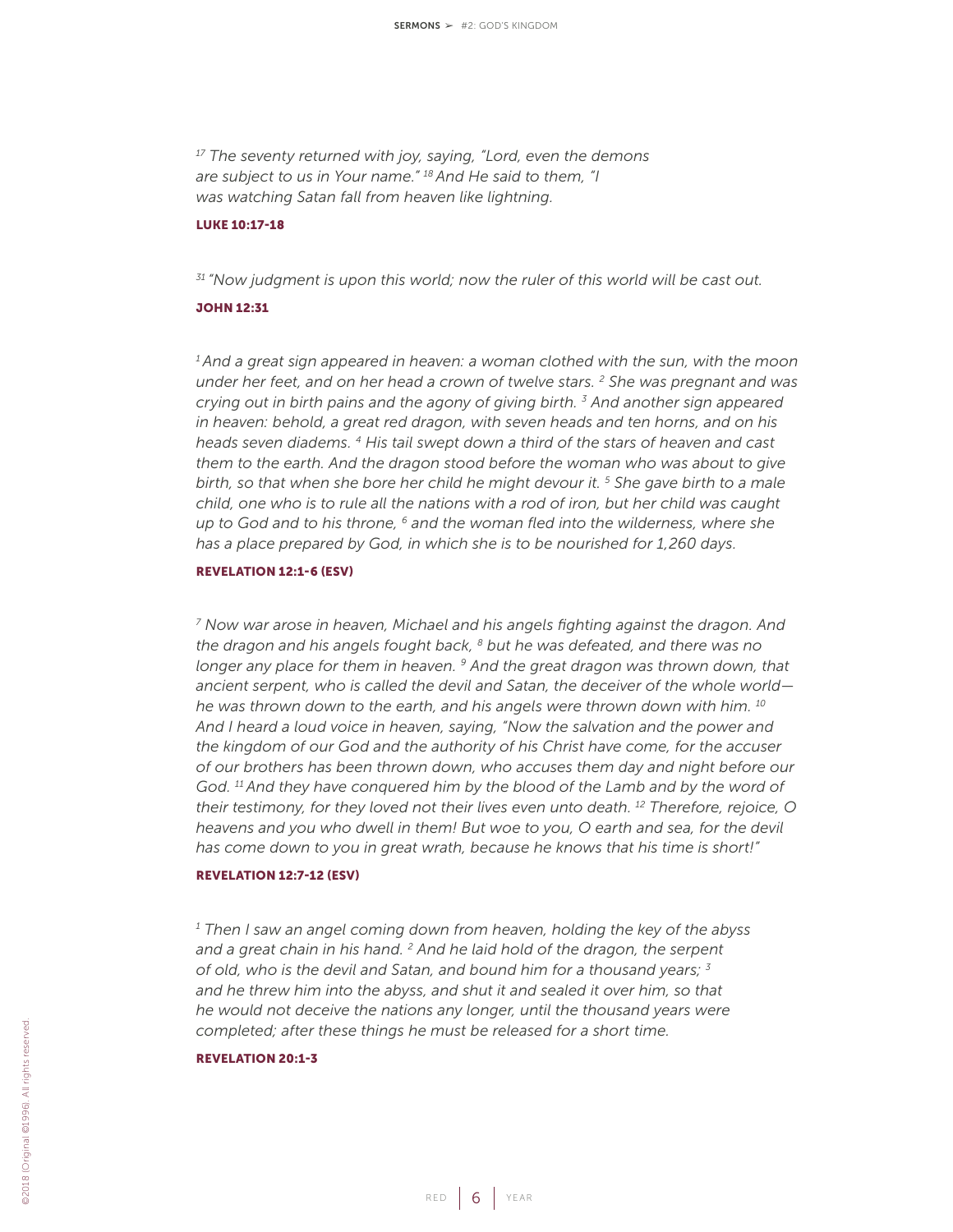RED

*16 "In the generations gone by He permitted all the nations to go their own ways;*

#### ACTS 14:18

*"All the nations will serve Him and will be given to Him"*

#### PSALM 2:8; 72:11

## 1.2 The Kingdom of God is within believers, thus it is ever growing.

*34 When Jesus saw that he had answered intelligently, He said to him, "You are not far from the kingdom of God." ..*

#### MARK 12:34A

*20 Now having been questioned by the Pharisees as to when the kingdom of God was coming, He answered them and said, "The kingdom of God is not coming with signs to be observed; 21 nor will they say, 'Look, here it is!' or, 'There it is!' For behold, the kingdom of God is in your midst."*

## LUKE 17:20-21

*17 for the kingdom of God is not eating and drinking, but righteousness and peace and joy in the Holy Spirit.*

# ROMANS 14:17

## 1.2 The Kingdom of God is in constant conflict with the kingdom of this world.

<sup>18</sup> "If the world hates you, you know that it has hated Me before it hated you.<sup>19</sup> "If *you were of the world, the world would love its own; but because you are not of the world, but I chose you out of the world, because of this the world hates you.*

#### JOHN 15:18-19